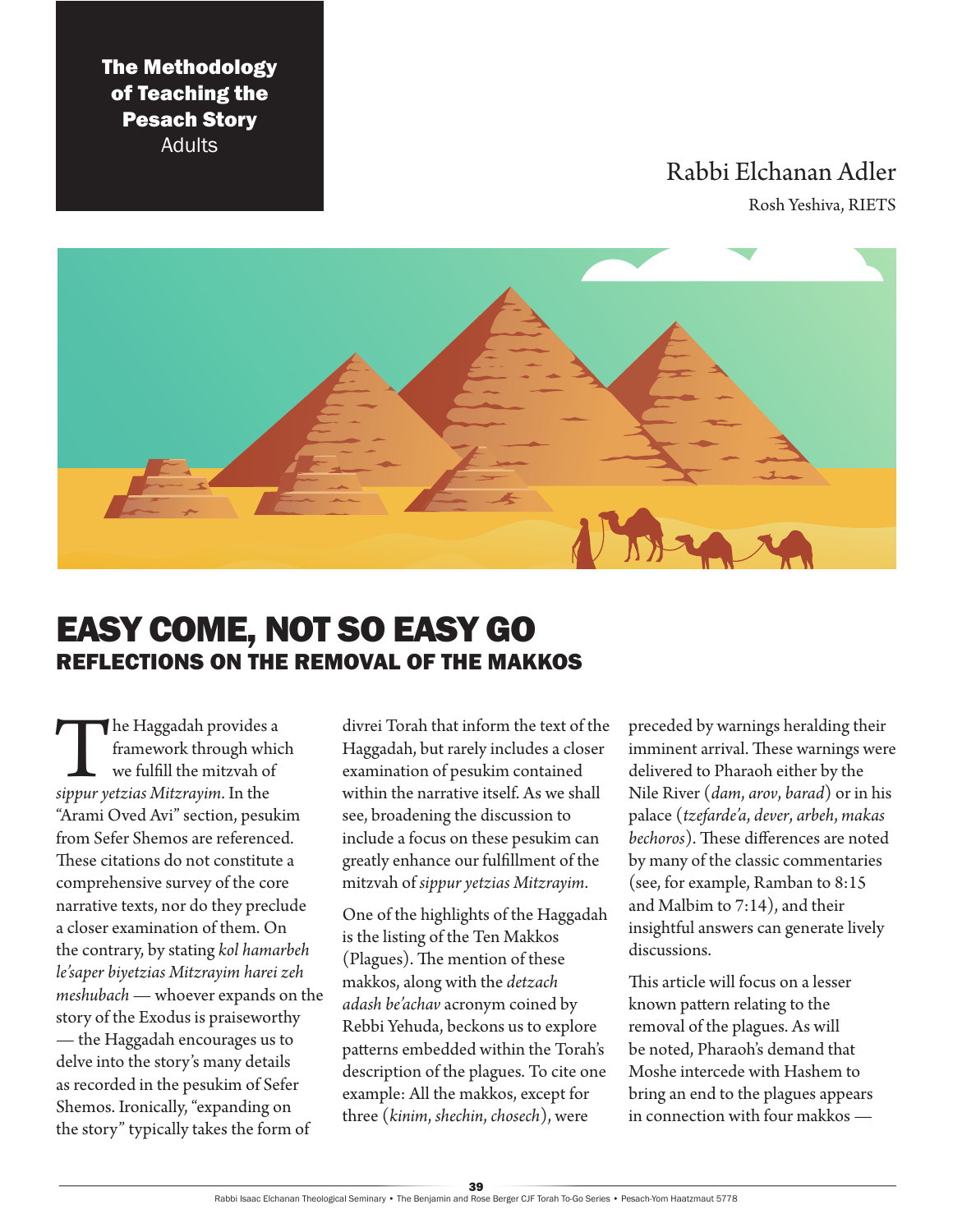*tz'farde'a* (frogs), *arov* (swarm of wild beasts), *barad* (hail), and *arbeh*  (grasshoppers). Additionally, the way the Torah describes Moshe's prayers for the plagues' cessation and how it describes the negotiations regarding their removal varies from case to case.

The goal of this essay is to "frame the conversation" surrounding these nuances. For this purpose, it will adhere to the following format: citations of the relevant texts, thought questions relating to the phraseology of the texts, sources and guiding questions that can help resolve some of the textual peculiarities, theological considerations relating to Moshe's acquiescence to Pharaoh's request that he pray for the plagues' removal. It is my hope that this essay will challenge the readers to further "connect the dots" at the Seder and beyond, in the spirit of *kol hamarbeh le'saper biyetzias mitzrayim harei zeh meshubach*.

#### **צפרדע** / **Frogs**

וַיִּקְרַא פַרְעֹה לְמֹשֶׁה וּלְאַהֲרֹן וַיֹּאמֶר הַעָתְּירוּ אֶל ה' וְ יָסֵ ר הַ צְ פַ רְ ד ְ עִ ים מִ מֶ נִי ּומֵ עַ מִ י וַ אֲ ַשלְ חָ ה אֶ ת הַעֲם וְיִזְבְּחוּ לַה'. וַיֹּאמֶר מֹשֶׁה לְפַרְעֹה הָתִפָּאֵר עַלֵי לִמַתִי אַעָתִּיר לְךָּ וְלַעֲבַדֵיךָּ וּלְעַמְךָּ לְהַכִרִית הַצֲפַרְדְּעִים מִמְּךְ וּמִבְתֶּיךְ רַק בַּיְאֹר תִּשָּׁאַרְנָה. וַ יֹאמֶ ר לְ מָ חָ ר וַ יֹאמֶ ר כִ דְ בָ רְ ָך לְ מַ עַ ן תֵ דַ ע כִ י אֵ ין ּכַּה' אֱלֹקֵינוּ. וְסָרוּ הַצְפַרְדְּעִים מִמְּךָ וּמִבָּתֵּיךָ ּומֵ עֲ בָ דֶ יָך ּומֵ עַ מֶ ָך רַ ק בַ יְאֹר תִ שָ אַ רְ נָה. וַ יֵ צֵ א מֹשֶׁה וְאַהֲרֹן מֵעָם פַּרְעֹה וַיִּצְעַק מֹשֶׁה אֵל ה<sup>ַ</sup> עַל דְּבַר הַצְפַרְדִּעִים אֲשֶׁר שָׂם לְפַרְעֹה. וַיַּעַשׂ ה<sup></sup>' כִּדְבַר מֹשֶׁה וַיַּמִתוּ הַצְפַרְדִּעִים מִן הַבַּתִּים מִן הַ חֲ צֵ רֹת ּומִ ן הַ שָ דֹת.

*Pharaoh summoned Moses and Aaron and said, "Plead with Hashem to remove the frogs from me and my people, and I will send out the people so that they may sacrifice to Hashem." And Moses said to Pharaoh, "Glorify yourself over me: for what time shall I plead on behalf of you and your servants and your people, that the frogs be cut off from you and your houses, to remain only in the Nile?"* 

*And he said, "For tomorrow." And he [Moses] said, "As you say — that you may know that there is none like Hashem, our God; the frogs shall depart from you and your houses, and from your servants and your people; they shall remain only in the Nile." Then Moses and Aaron left Pharaoh's presence, and Moses cried out to Hashem concerning the frogs which He had inflicted upon Pharaoh. And Hashem did as Moses asked; the frogs died out in the houses, the courtyards, and the fields.* **Shemos 8:4-9**

#### **Swarm of Wild Beasts** / **ערוב**

ויֹאמר פּרעֹה אַנֹכִי אַשׁלַח אַתְכִם וּזִבְחִתָּם לִה אֱ ֹלקֵ יכֶ ם בַ מִ דְ בָ ר רַ ק הַ רְ חֵ ק לֹא תַ רְ חִ יקּו לָ לֶ כֶ ת הַ עְ תִ ירּו בַ עֲ דִ י. וַ יֹאמֶ ר מֹשֶ ה הִ נֵה אָ נֹכִ י יֹוצֵ א מֵעָמַךְ וְהַעָתַרְתִּי אֵל ה' וְסֵר הֵעֲרֹב מִפַּרְעֹה מֵעֲבַדִיו וּמֵעֲמוֹ מַחַר רַק אַל יֹסֵף פַּרְעֹה הַתֵל לְבִלְתִּי שַׁלַּח אֶת הַעֲם לִזְבֹחַ לַה'. וַיֵּצֵא מֹשֶׁה מֵעָם פַּרְעֹה וַיֵּעָתַּר אֵל ה<sup>י</sup>. וַיַּעֲשׂ ה<sup>י</sup> כִּדְבַר מֹשֵׁה וַיַּסַר הֵעַרֹב מִפַּרְעֹה מֵעֲבָדַיו וּמֵעַמּוֹ לֹא נִשְׁאַר אָחד.

*Pharaoh said, "I will send you and you shall sacrifice to Hashem, your God, in the wilderness; but do not go very far. Plead, then, for me." And Moses said, "When I leave your presence, I will plead with Hashem — and the swarm will depart tomorrow from Pharaoh and his servants and his people; but let not Pharaoh continue to mock, by not sending out the people to sacrifice to Hashem." So Moses left Pharaoh's presence and pleaded with Hashem. And Hashem did as Moses asked: He removed the swarm from Pharaoh, from his servants, and from his people; not one remained.* **Shemos 8:24-27**

#### **ברד** /**Hail**

וישלח פרעה ויקרא למשה ו<sup>ּ</sup>לאהרן ויֹאמר אַלֵּהֵם חַטַאתִי הַפָּעַם ה<sup>י</sup> הַצַּדִּיק וַאֲנִי וְעַמִּי הָ רְ שָ עִ ים. הַ עְ תִ ירּו אֶ ל ה' וְ רַ ב מִ הְ יֹת קֹֹלת אֵלֹקִים וּבָרַד וַאֲשַלְחָה אֵתְכֵם וְלֹא תֹסִפוּן לַעֲמֹד. וַיֹּאמֶר אֲלֵיו מֹשֶׁה כִּצֵאתִי אֶת הַעָּיר אַפַרֹש אֶת כַּפַּי אַל ה' הַקְּלֹות יִחִדְּלוּוְ וְהַבֵּרד לֹא יִהְיֶה עוֹד לְמַעַן תֲדַע כִּי לַה' הָאֲרֵץ. וַיֵּצֵא מֹשֶׁה מֵעָם פַּרְעֹה אֶת הַעִ*יר וַיִּפְרֹש* כַּפִּיו אֵל ה<sup>י</sup> וַיַּחִדְּלוּ הַקֹּלֹוֹת וְהַבֵּרֵד וּמֵטֵר לֹא נִתַּךְ אַרְצַה. *And Pharaoh sent for Moses and Aaron and said to them, "I have sinned this time. Hashem is in the right, and I and my people are in the wrong. Plead with Hashem that there may be an end of Godly thunder and hail. I will send you out; you need stay no longer." Moses said to him, "When I go out of the city, I shall spread out my hands to Hashem; the thunder will cease and the hail will no longer be, so that you may know that the earth is Hashem's. … Leaving Pharaoh, Moses went outside the city and spread out his hands to Hashem: the thunder and the hail ceased, and no rain reached the earth.*

**Shemos 9:27-29,33**

#### **ארבה** / **Grasshoppers**

וַיִּמַהֵר פַּרְעֹה לִקְרֹא לְמֹשֶׁה וּלְאַהֲרֹן וַיֹּאמֶר חָ טָ אתִ י לַ ה' אֱ ֹלקֵ יכֶ ם וְ לָ כֶ ם. וְ עַ תָ ה שָ א נָא חַ טָ אתִ י אַ ְך הַ פַ עַ ם וְ הַ עְ תִ ירּו לַ ה' אֱ ֹלקֵ יכֶ ם וְ יָסֵ ר מֵ עָ לַ י רַ ק אֶ ת הַ מָ וֶ ת הַ זֶ ה. וַ יֵ צֵ א מֵ עִ ם פַ רְ עֹה וַ יֶ עְ תַ ר אֶ ל ה'. וַ יַ הֲ פְֹך ה' רּוחַ יָם חָ זָק מְ אֹד וַ יִ שָ א אֶת הָאַרְבֶּה וַיִּתְקָעָהוּ יָמָה סוּף לֹא נִשְׁאַר אַרְבֶּה אֶחֶד בְּכֹל גְּבוּל מִצְרַיִם.

*Pharaoh hurriedly summoned Moses and Aaron and said, "I have sinned to Hashem your God, and to you. Forgive my offense just this once, and plead with Hashem your God that He but remove this death from me." He left Pharaoh's presence and pleaded with Hashem. Hashem turned back a very strong west wind, which lifted the locusts and hurled them into the Sea of Reeds; not a single locust remained in all the territory of Egypt.* **Shemos 10:16-19**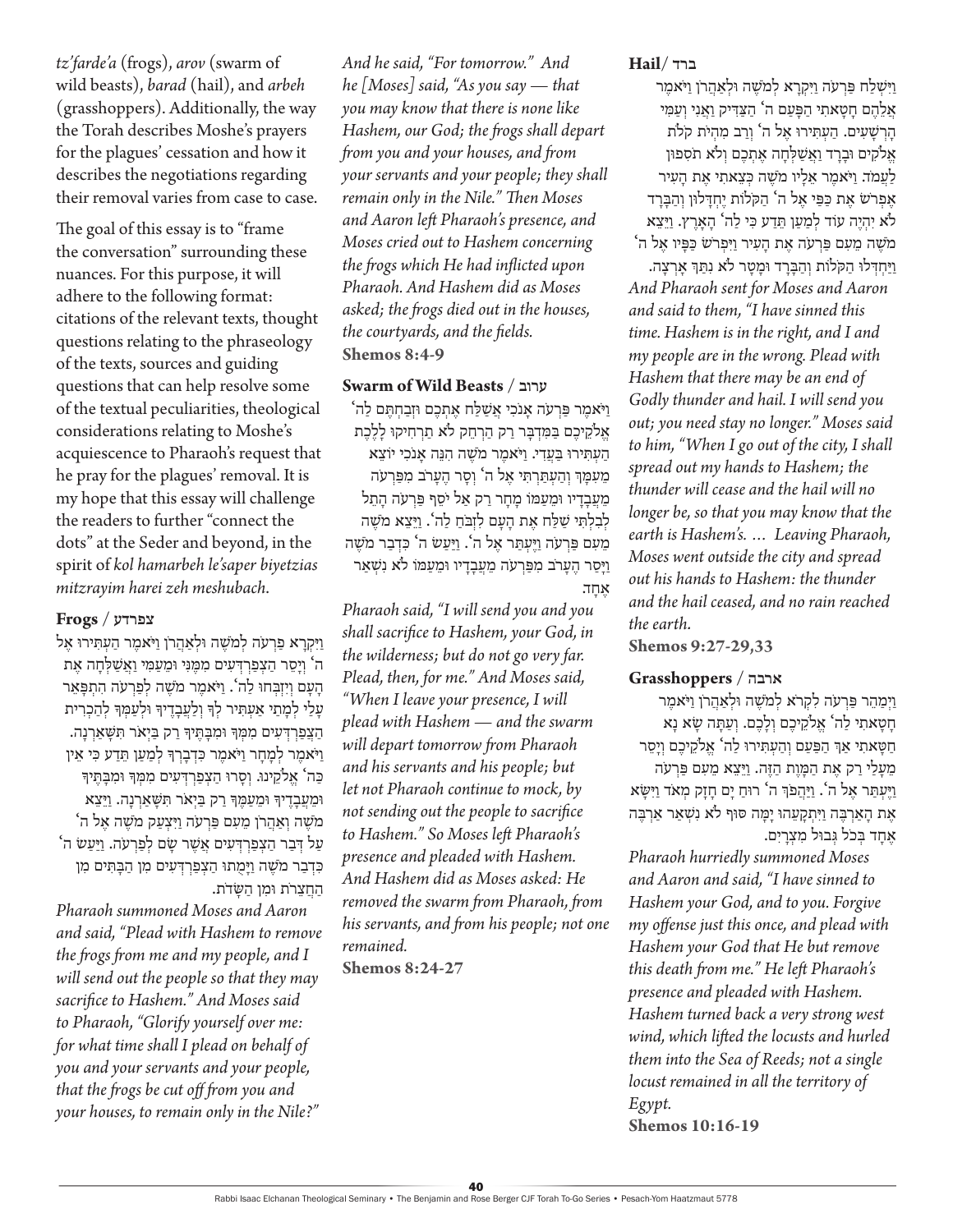### Points to Ponder

Here are a number of questions to consider:

• Why did Pharaoh only ask Moshe to pray for the removal of these four makkos? Why don't we find him making the same request regarding the other makkos?

• The term used to describe these prayers is "*ha'atiru*," from the root *"atar*." Rashi, Bereishis 25:21, writes that this term connotes repeated pleading. Why does the Torah use this term to describe these prayers?

• The first three times that Pharaoh asked Moshe to pray, he added that once the plague is removed he would let the people go. Regarding *arbeh*, he didn't make such an offer. Why the difference?

• The first two times that Pharaoh asked Moshe to pray, Moshe also used the term "*atar*." The third time (*barad*), Moshe said that he will spread out his hands (*efros es kapai*). The fourth time, Moshe takes leave of Pharaoh without mentioning anything about prayer. How do we explain the differences?

• When Moshe actually prays, the term "*atar*" is used for *arov* and *arbeh*. For *tz'farde'a*, the term "*vayitzak*" (he cried out) is used, and regarding *barad*, the term "*vayifros kapav*" (he spread out his hands) is used. What might account for these differences?

• After Moshe prays for the cessation of *tz'farde'a* and *arov*, the Torah states that Hashem acted in accordance with Moshe's prayers. Why is this mentioned only regarding *tz'farde'a* and *arov* and not in connection with *barad* and *arbeh*?

• Why does Moshe leave the city to pray for the cessation of *barad*? Why doesn't he do so for the others?

• We normally think of prayer as a request of Hashem to change His decree. Why was prayer, and specifically intense prayer, necessary in order to remove the plague? Was Moshe trying to accomplish something that wasn't part of Hashem's original plan?

### Sources that Address the Textual Inconsistencies

When faced with multiple questions on the same topic, an insight that answers all the questions in one fell swoop can be very gratifying and compelling. However, more often than not, the rigors of Torah study require us to answer the questions individually or in smaller groups. Here are a number of sources that deal with these questions:

### Source #1 – Shemos Rabbah no. 10

כיון שהתחילה הפורענות בגופו מיד הרגיש והתחיל צועק העתירו לה' ויסר הצפרדעים.

*Once the plagues began inflicting bodily harm, [Pharaoh] immediately felt it and began to scream "Plead with Hashem to remove the frogs."*

### **Questions:**

1) Does the Midrash's explanation as to why Pharaoh asked Moshe to pray apply to all four of the aforementioned makkos?

2) How do we explain why Pharaoh didn't ask Moshe to pray for the end of other makkos where bodily harm was inflicted — *kinim* (lice) and *shechin* (boils)?

### Source #2 – Ramban 9:30 **(commenting on Moshe's response to Pharaoh's request to end barad)**

והנכון עוד שנפרש כי ירמוז גם לפעמים הראשונים, יאמר, כבר ידעתי מכם כי בטרם אתם יראים ובאחרית אתם מורדים, כי לעולם טרם סור מכם המכות אתם יראים את ה' כאשר עשיתם בצפרדעים )לעיל ח ד) ובערוב (שם שם כד), ותשובו ותמרו את פי ה`, וכן תעשו לעולם, ומפני זה לא הזהירו עוד בשובו, אבל התפלל עליו בארבה על דעת כדי שיוסיף לחטוא.

*The correct explanation is that this also refers to the previous instances, as if Moshe was saying, "I have come to know about you that beforehand you fear [G-d] and in the end, you rebel. Because every time, before the plague is removed, you fear G-d as you did with the frogs and with the swarm of wild beasts and then you return to rebelling against the word of G-d, and*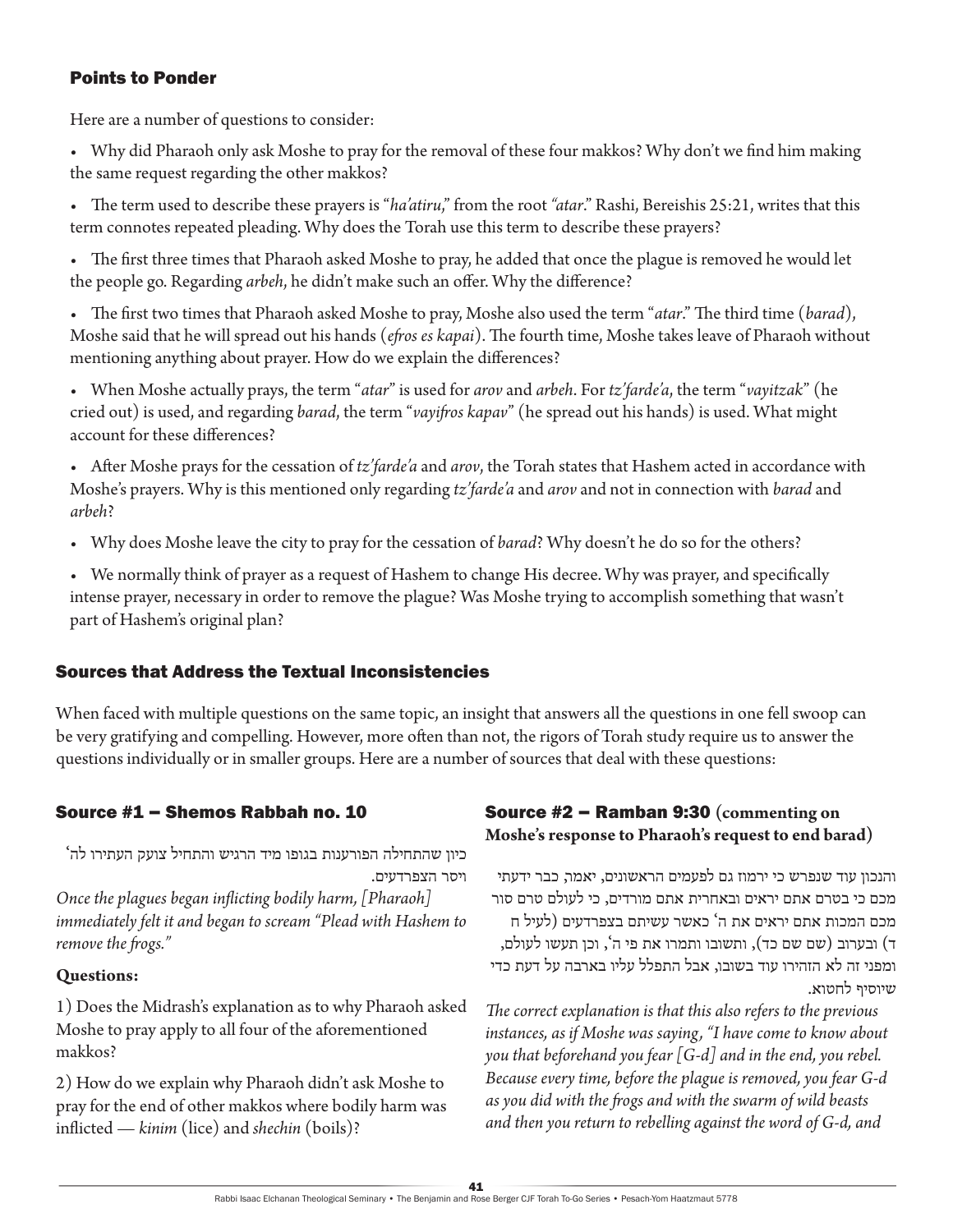*this is what you will always do." For this reason, [Moshe] didn't warn him when he reneged again, but he prayed for him during [the plague of] grasshoppers, knowing that [Pharaoh] would continue to sin.*

#### **Questions:**

1) How do the Ramban's comments explain the differences in the language of the negotiations concerning the removal of *tz'farde'a, arov* and *barad* and the language regarding the removal of *arbeh*?

2) If Moshe knew that Pharaoh wasn't going to listen, why did he continue to pray to end the makkos?

### Source #3a – Ibn Ezra, Shemos 8:8-9

טעם ויצעק כי בטח בשם שלא יביישהו, כי אמר אל פרעה מעצמו כדברך יהיה בלא רשות השם. *The reason why the term "vayitzak" (he screamed) was used was because [Moshe] had faith in Hashem that he would not be embarrassed because he spoke to Pharaoh on his own, without Hashem's permission, saying that he will follow [Pharaoh's] request.* 

### Source #3b – Abarbanel, Shemos ch. 8

הנכון בעיני בזה הוא שמשה רבינו מעצמו ומבלי צווי אלקים אמר לפרעה התפאר עלי למתי אעתיר לך וגו' ופרעה השיבו למחר. ולכן פחד משה אלו היה רצון השם יתברך שתתמיד מכת הצפרדע שבעה ימים כמו שהתמידה מכת הדם ושהוא מהר את הקץ שלא ברשות גבוה ומפני זה הוצרך לצעק אל ה' שיקיים דבר עבדו בזה.

*It seems to me that Moshe Rabbeinu said to Pharaoh on his own, without a divine command, "Glorify yourself over me: for what time shall I plead on behalf of you, etc.," and Pharaoh replied "tomorrow." Therefore, Moshe was afraid that perhaps Hashem's will was that the* 

*plague of frogs should last for seven days, just as it did for the plague of blood, and that Moshe truncated its length without divine permission. For this reason, he needed to scream to Hashem that He fulfill the words of His servant.*

#### **Questions:**

1) How does Abarbanel's answer compare to Ibn Ezra's?

2) Why do you think Moshe guaranteed removal of the plague without first consulting with Hashem?

3) Can these explanations be applied to the other plagues? Why or why not?

### Source #4 – Ramban, Shemos 9:29

כצאתי את העיר — על דרך הפשט יתכן לומר שהיה משה מתפלל בביתו, רק בפעם הזאת רצה להיות כפיו פרושות השמים ויחדלו הקולות והמטר מיד, ולא יתכן לעשות כן בעיר, על כן אמר כצאתי את העיר ... ורבותינו אמרו שלא היה מתפלל בתוך העיר לפי שהיא מלאה גלולים, וכל שכן שלא היה נדבר עמו אלא חוץ לכרך. אם כן נאמר כי בעבור שהיה פרעה מבקש עתה שיסור הברד מיד, הוצרך משה לפרש לו כי יצטרך לצאת את העיר, ואחרי כן יפרוש כפיו אל ה' ויסור בתפלתו, והוא האמת.

*When I go out of the city — One can explain on a basic level that Moshe ordinarily prayed in his home, but this time, he wanted to have his palms spread out toward the heavens so that the thunder and the rain should end immediately. This couldn't be done inside the city. Therefore, he said "when I go out of the city." … Our Rabbis said that he didn't pray in the city because it was full of idols and certainly [G-d] didn't speak to him inside the city. If so, we can say that because Pharaoh was now requesting that the hail cease immediately, Moshe had to explain to him that he had to exit the city and only then could he spread out his hands* 

*to G-d and the plague will be removed when he prayed. This is the truth.*

#### **Questions:**

1) According to the Ramban, what is the significance of Moshe spreading out his hands? Is there a difference between the Ramban's first explanation and his second? 2) According to the second explanation, did Moshe spread out his hands for the other plagues?

### Source #5 – HaKesav VeHaKabalah, Shemos 8:29

אפרש את כפי. לא יתכן שיעלים התפלה העיקרית ויזכיר פרישת כפים לבד שהוא כטפל אל העיקר. לכן נ"ל כי לשון פרישת כפים משמעותו ג"כ תפלה ... וראיתי להרא"ש שכתב דלענין הסרת הברד שאינו רק בשב ואל תעשה, כמו שנאמר הקולות יחדלון לא הוצרך תפלה רק רמז בעלמא, ובפרישת כפים זולתי תפלה יספיק. ואין זה נכון כי בכל מקום ענין פרישת כפים המכוון בו תפלה.

*I shall spread out my hands. It is inconceivable that prayer, which is primary, was absent and only spreading of the hands, which is secondary, is mentioned. Therefore, it seems to me that the phrase "spreading of the hands" also implies prayer … I saw that Rabbeinu Asher wrote that with regard to the removal of the hail, which was only passive, as it states "the thunder will cease," there was no need for prayer, just a mere symbolic act, and the spreading of hands without prayer was sufficient. This explanation is not correct because any time that spreading of the hands is mentioned, it refers to prayer.*

#### **Questions**:

1) How would you describe the dispute between the opinions mentioned in this source? 2) How do each of these explanations deal with why "spreading of the hands" is only mentioned at *barad*?